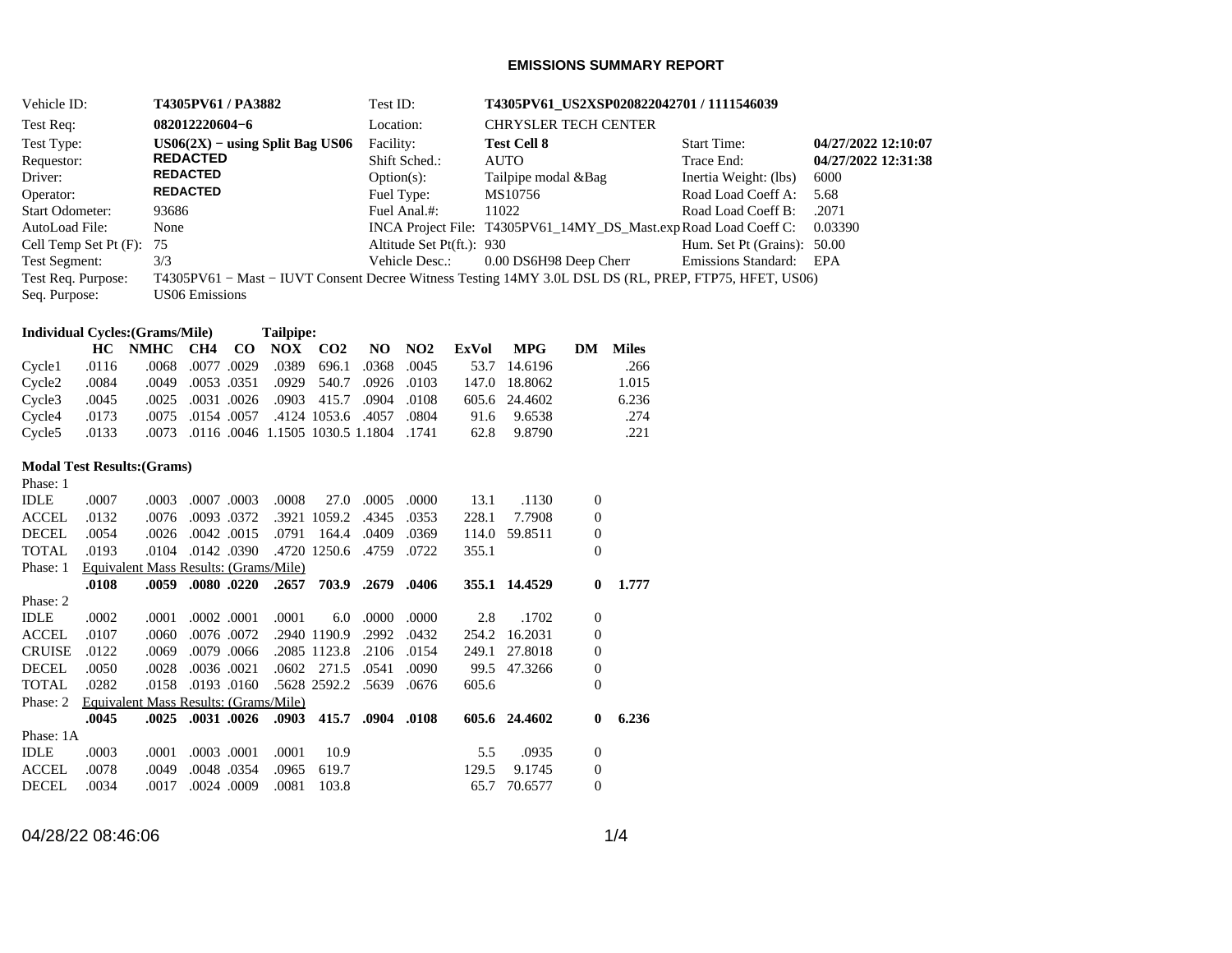| MOddal Test Results 8 .0075 .0364 .1046 734.4   |                                                    |       |                   |            |       |                                |       | 200.7 |               | 0        |       |
|-------------------------------------------------|----------------------------------------------------|-------|-------------------|------------|-------|--------------------------------|-------|-------|---------------|----------|-------|
| Phase: 1A Equivalent Mass Results: (Grams/Mile) |                                                    |       |                   |            |       |                                |       |       |               |          |       |
|                                                 | .0090                                              |       | .0053 .0058 .0284 |            |       | .0816 573.0                    |       |       | 200.7 17.7565 | 0        | 1.282 |
| Phase: 1B                                       |                                                    |       |                   |            |       |                                |       |       |               |          |       |
| <b>IDLE</b>                                     | .0004                                              | .0001 | .0004.0002        |            | .0008 | 16.1                           |       | 7.5   | .1261         | $\Omega$ |       |
| ACCEL                                           | .0054                                              | .0026 | .0046.0017        |            | .2956 | 439.5                          |       | 98.5  | 5.8378        | $\Omega$ |       |
| <b>DECEL</b>                                    | .0019                                              | .0009 |                   | .0018.0006 | .0710 | 60.6                           |       | 48.3  | 40.6992       | 0        |       |
| <b>TOTAL</b>                                    | .0077                                              | .0037 |                   |            |       | .0068.0026.3673.516.2          |       | 154.4 |               | 0        |       |
| Phase: 1B Equivalent Mass Results: (Grams/Mile) |                                                    |       |                   |            |       |                                |       |       |               |          |       |
|                                                 | .0155                                              |       |                   |            |       | .0074 .0137 .0052 .7424 1043.2 |       | 154.4 | 9.7557        | 0        | .495  |
|                                                 | <b>Total Equivalent Mass Results: (Grams/Mile)</b> |       |                   |            |       |                                |       |       |               |          |       |
|                                                 | .0059                                              |       | .0033 .0042 .0069 |            | .1292 | 479.6.1298                     | .0174 |       | 960.7 21.1981 | 0        | 8.012 |

| <b>CVS Mass Results: (Grams/Mile)</b> |  |
|---------------------------------------|--|
|---------------------------------------|--|

|                                                         |  |  |                                                   |       | CO NOX NMHC CO2 CH4 NMHC+NOX NMOG+NOX HFID |               | Vol.MPG |
|---------------------------------------------------------|--|--|---------------------------------------------------|-------|--------------------------------------------|---------------|---------|
| Phase: 1.00479.01631.27956.00306.682.844.00409          |  |  |                                                   | .2826 |                                            | .2826 0.00696 | 14.8975 |
| 00170. 00148 402.729 00170. 09163 00100. 09163 Phase: 2 |  |  |                                                   | .0931 |                                            | .0931 0.00310 | 25.2496 |
| <b>CVS Total Mass Results: (Grams/Mile)</b>             |  |  |                                                   |       |                                            |               |         |
|                                                         |  |  | .00228. 00362. 00183. 00183. 00228. 00228. 00228. | .1351 |                                            | .1351 .00396  | 21.8829 |

## **Drive Metrics:**

 **CSI RMS**   $-14.136$ .355

## **SAE Drive Metrics:**

|               | CED (J)    | CET(J)     | ER       | DistD(M) | DistT(M) | <b>DistR</b> | <b>EER</b> | <b>ASCR</b> | <b>IWR</b> | <b>RMSSE (MPH)</b> |
|---------------|------------|------------|----------|----------|----------|--------------|------------|-------------|------------|--------------------|
| Phase: 1      | 4.579.450  | 4.605.000  | $-0.555$ | 2.859.4  | 2.852.1  | 0.257        | $-0.816$   | $-0.760$    | $-0.682$   | 0.6646             |
| Phase: 2      | 10.734,000 | 10.945.100 | $-1.929$ | 10.035.0 | 10.035.6 | $-0.006$     | $-1.961$   | $-10.142$   | $-13.472$  | 0.3721             |
| <b>Final:</b> |            |            |          |          |          |              |            |             |            |                    |
|               | 15,313,400 | 15,550,100 | $-1.522$ | 12.894.5 | 12,887.7 | 0.052        | $-1.599$   | $-3.732$    | $-6.907$   | 0.5074             |

**Test Validation:** Valid: Invalid: Retest: Accept: NIC: system / mh1294 Date: 04/28/2022 08:45:50 Validator's Comments: THIS TEST PASSED ALL VALIDITY CHECKS

04/28/22 08:46:06 2/4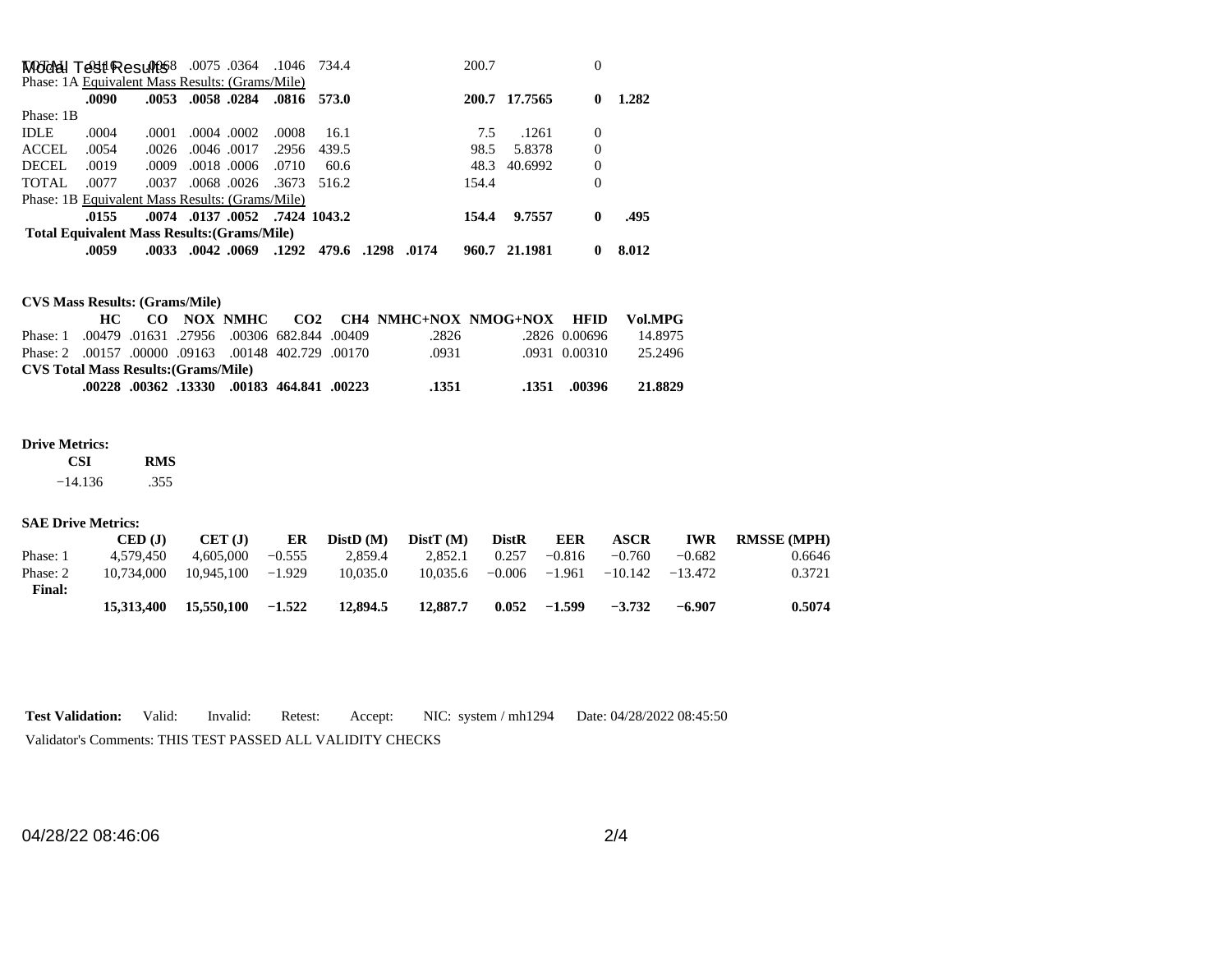| <b>Test Options:</b>                 |                    |
|--------------------------------------|--------------------|
| Option                               | <b>Description</b> |
| DHFID Hangup value                   | .000               |
| Gain                                 | .650               |
| <b>Constant Grade</b>                | .000               |
| Diesel Regeneration Required         | $\theta$           |
| <b>Background Particles for PN</b>   | .000               |
| Background Particulates (PM)         | .004               |
| MINI DILUTER T/P DILUTION RATIO      | 10.350             |
| Tailpipe Methane Response Factor     | 1.066              |
| <b>DHFID Methane Response Factor</b> | 1.089              |
| Bag Methane Response Factor          | 1.102              |
| Soak Duration(Hrs)                   | 24                 |
| Threshold                            | 350                |
| <b>CVS K Coeff</b>                   | 638.530            |
| Charging Type                        | CS                 |
| <b>Trace Start Method</b>            | Flying             |
| Pre Test Vehicle Temperature         | Hot                |
| <b>Actual Driver</b>                 | Human              |
| <b>CVS Venturi Selection</b>         | Medium             |
| DynoGrade Type                       | None               |
| <b>Special Test Qualifications</b>   | None               |
| <b>OBD II Monitor</b>                | None Requested     |
| Cert Mode                            | Y                  |
| Road (Var.) Speed Fan required       | Y                  |
| Rolls Requirement                    | Y                  |
| Wrap Cursor                          | Y                  |
| Diesel Test                          | Y                  |
| <b>Augmented Braking</b>             | Y                  |
| Inca Requirement                     | Y                  |
| <b>Abort Test on INCA Failure</b>    | Y                  |
| Abort test on dead battery           | Y                  |
| <b>Hybrid Test</b>                   | Y                  |
| Mule Vehicle to Park                 | Y                  |
| <b>SAE Calculations Required</b>     | Y                  |
| Weighted Dilution factor             | 14.930             |